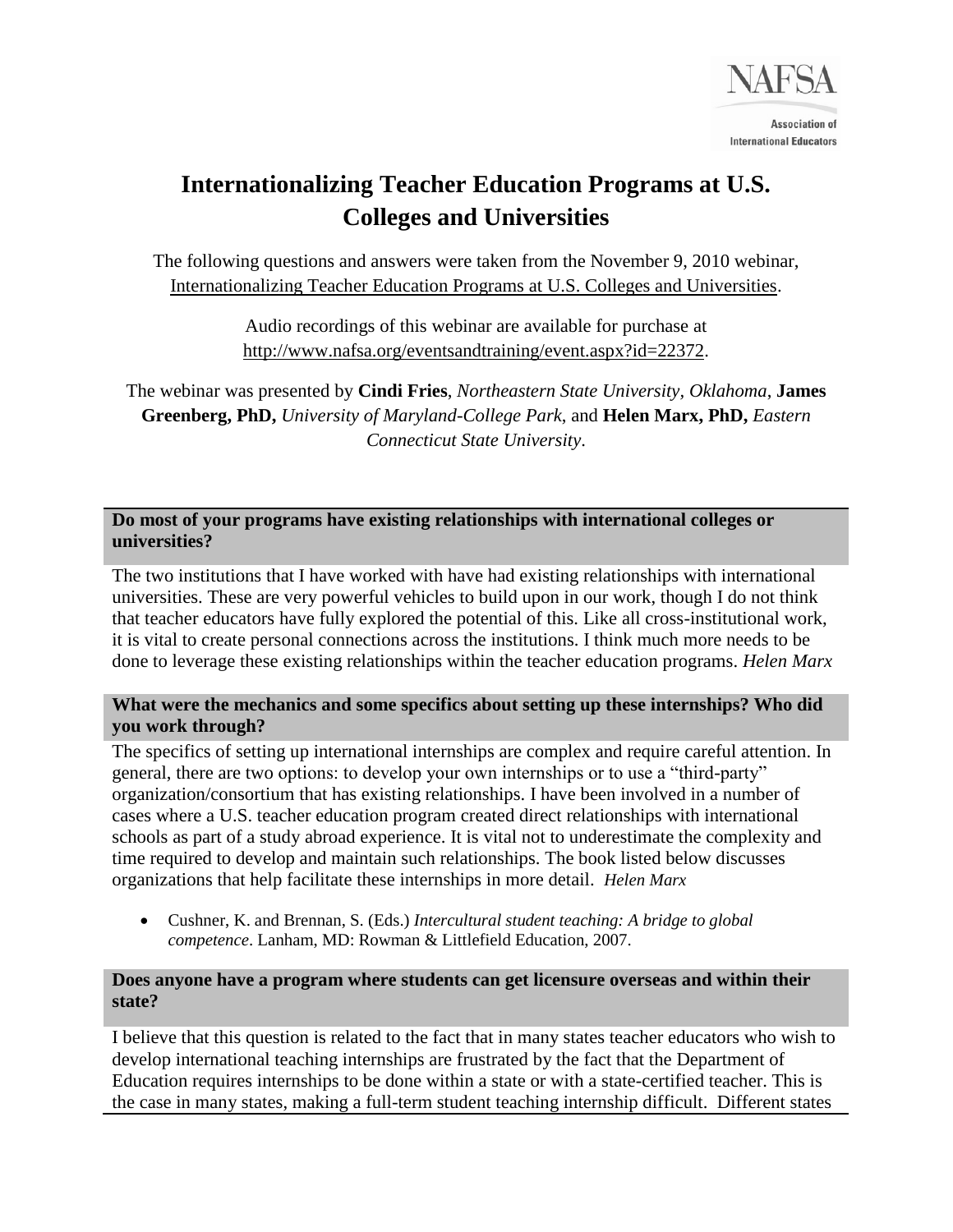have different requirements, making a general answer here difficult. We recommend that you consult with your state's Department of Education and with other teacher education programs in your state. There are creative ways around these issues; short-term programs, such as the one Cindi Fries has created at Northeastern State University, Oklahoma, may prove to be a very powerful option for some programs where a full semester student teaching experience is not possible. *Helen Marx*

## **Do you use the hours that they work in schools overseas... can they use these toward their state required hours?**

In many cases these can be, though you must consult with your state's Department of Education. *Helen Marx*

## **With so many course requirements for education students, how do they find the room to internationalize their programs?**

This is one of the largest hurdles we must address in our efforts to internationalize teacher education programs. As we tried to emphasize in our webinar, internationalization should not be seen as an "add-on" to the existing program. As teacher educators, we must see the development of a global perspective and intercultural competence as the foundation to all we do and infuse this within the framework of the design of our programs and the courses we teach. In the webinar we spoke directly to ways that faculty are trying to infuse an international/global mindset into education coursework. In addition, we strongly believe that internationalization is an institutionwide effort—we cannot do this alone. We must work with other departments within our colleges and universities on these efforts so that students come to our programs with disciplinary coursework/major that has been internationalized. *Helen Marx*

#### **Are there common goals for internationalizing a curriculum?**

This question warrants a webinar all on its own! Vital to the process of internationalizing a program is to initiate dialogue and development about potential goals of internationalizing a curriculum. The journey toward an answer to this question will be transformative for everyone in your department and/or institution. *Helen Marx*

#### **Which courses did the presenters change first? And what specific changes did they make in the syllabus?**

In my experiences coming from two universities, I have found social studies and science method courses are often natural places for faculty to begin to infuse an international/global perspective into the coursework. *Helen Marx*

## **How do you facilitate cultural reflection beyond the surface similarities and differences?**

I believe this is one of the most important and difficult challenges to facilitating intercultural development within study abroad and domestic cross-cultural experiences. I speak directly to this question in an article I co-wrote with David Moss (listed below). I would also recommend King, P. M. (2000). Learning to make reflective judgments. In M. Baxter Magolda (Ed.), *Teaching to promote intellectual and personal maturing: Incorporating students' worldviews and identities into the learning process: New directions for teaching and learning* (pp. 15-26). New York: Jossey-Bass. *Helen Marx*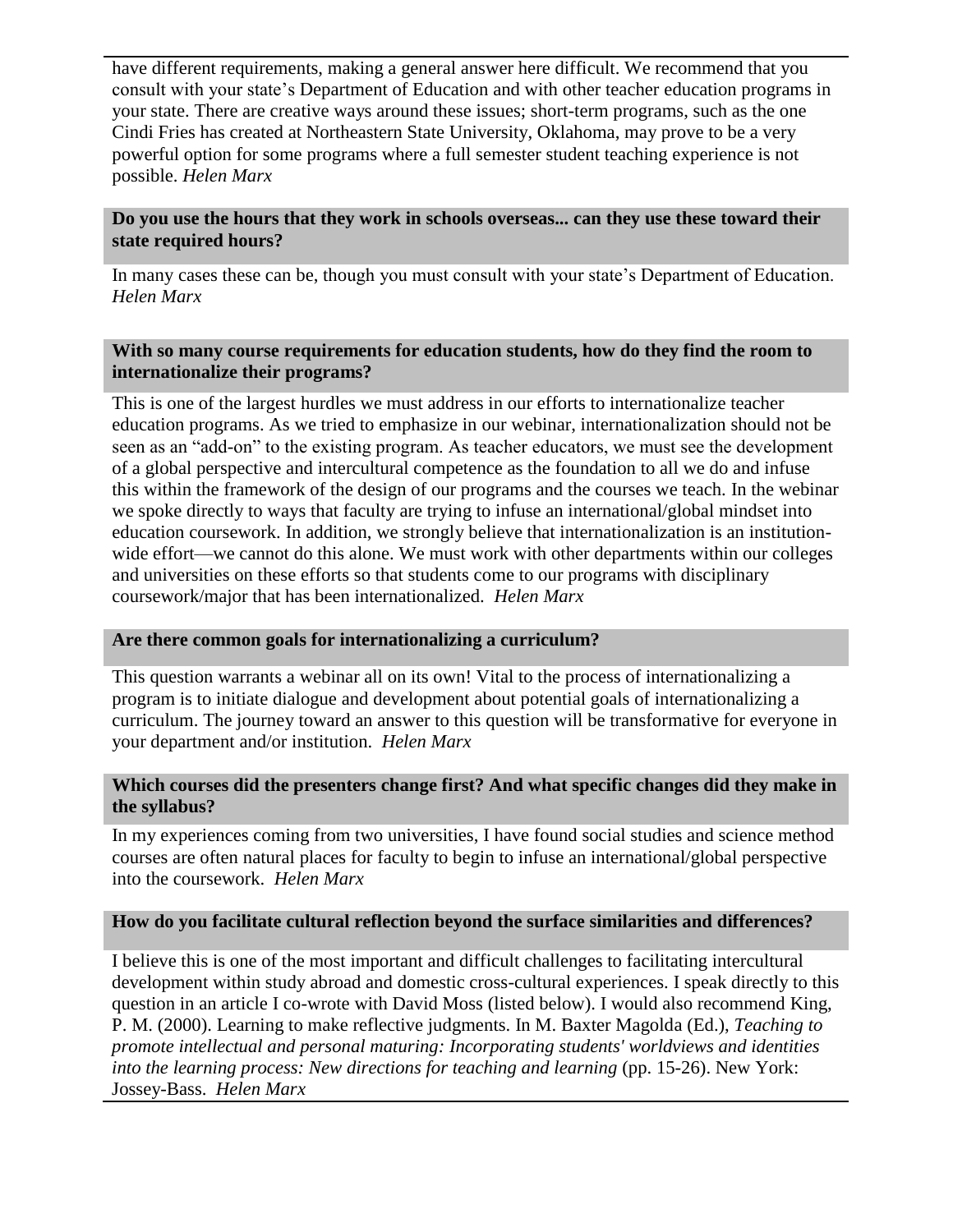- Marx, H. & Moss, D. (in press). "Please mind the culture gap: Intercultural development during a teacher education study abroad program." *Journal of Teacher Education*. 1-13.
- NAFSA's 3<sup>rd</sup> Annual Conference Colloquium on Internationalizing Teacher Education will focus on this question.

**"From Culture-Bound to World-Minded"** Vancouver, British Columbia June 1-2, 2011 Registration opens March 1, 2011 [www.nafsa.org/annualconference](http://www.nafsa.org/annualconference)

## **I would like to know if we can get a copy of a student's work and/or the cultural reflection assignment mentioned**

I am currently working on a paper related to these that I will share in the NAFSA network once completed. *Helen Marx*

# **Do any of you have a professional development for practicing teachers opportunity or courses to encourage internationalization of the curriculum they teach in schools**

There are many professional development opportunities within the social studies and science education communities that directly address the need to internationalize the K-12 curriculum. My university does not offer any professional development for practicing teachers (unless they are directly enrolled in our graduate program), however faculty are engaged in professional development directly with K-12 schools addressing global education and internationalization. *Helen Marx*

## **What support do you provide for these teachers once they have graduated? Are there follow-on professional development activities that reinforce globalization in their classrooms as well as resources as they work with their school administration to bring international perspectives into their schools?**

I think this question highlights a pressing need to support our students upon graduation as they begin their careers. In one of the programs I work with, we are developing an alumni group of the students who went on a teacher education study abroad program. One of the goals of this group will be to continue to support our graduates' intercultural growth within their first placements, leveraging their experiences internationally to support their work within domestically diverse schools and their commitments to global education curriculum development. *Helen Marx*

#### **Is there an ethnographic research focus on teacher candidates to study impact of internationalization in schools?**

I think that the question is asking if there is research that has looked at the influence of internationalizing a pre-service teacher's education program on their subsequent work within schools, to see if they are indeed infusing a global perspective into their work within K-12 schools. I think there is a pressing need to understand in more depth the ways we can leverage our work within teacher education and their subsequent work within schools, both in relation to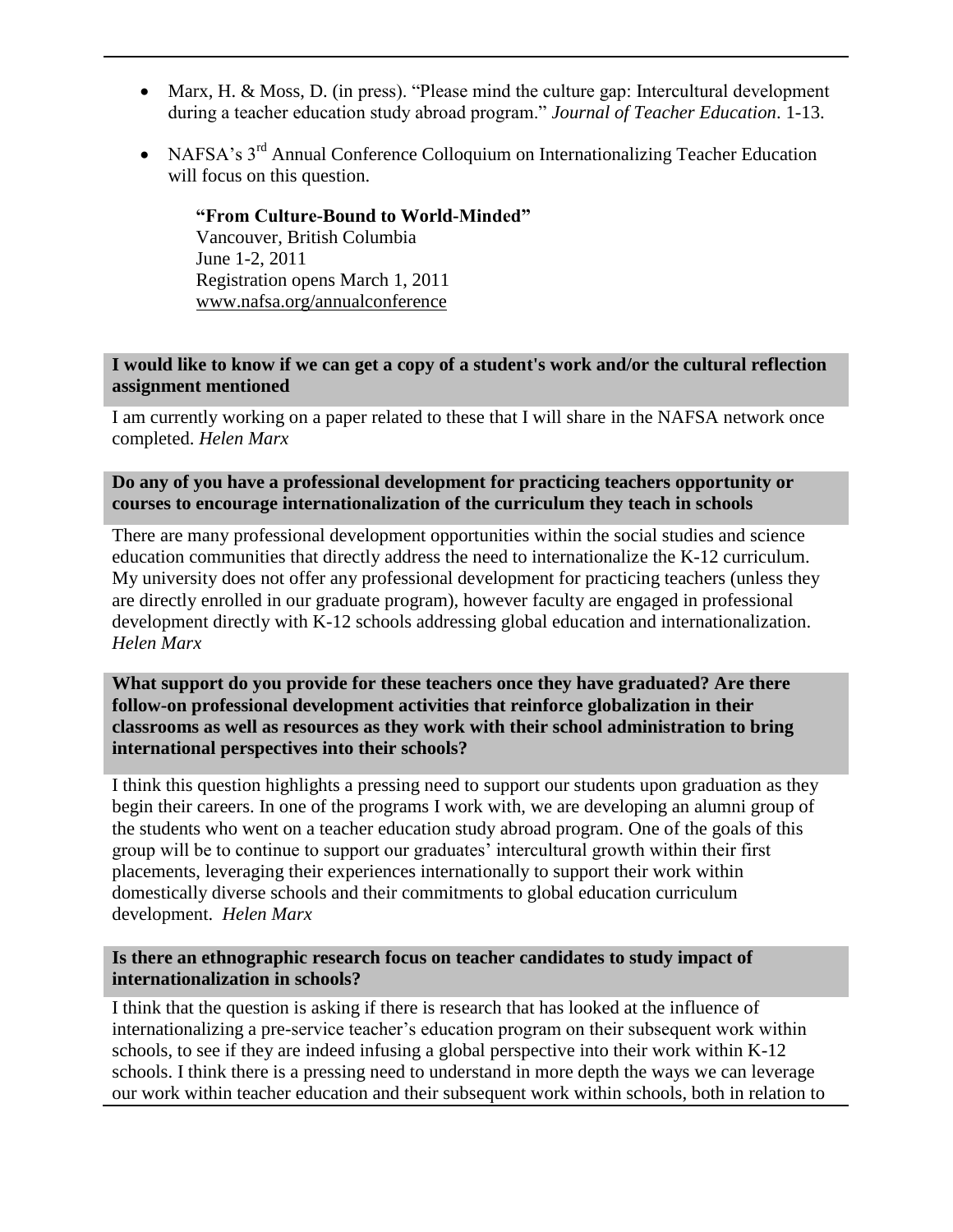their effectiveness in teaching culturally diverse student populations and in the internationalization of the K-12 curriculum. I am not, however, aware of any particular ethnographic studies that have sought to investigate this question. My own research, and the research literature I am most familiar with, has focused on teacher candidates' intercultural development during their tenure within teacher education programs, particularly as a result of international teaching experiences. *Helen Marx*

That's a great idea, and we are in tune with the concept but not yet at implementation. We convened a group of doctoral students this semester in order to describe all of what we are doing and to see where there was interest in some study (ethnographic or otherwise) and there has been some response. But, the focus has been on international teachers in our midst at this point and not yet on teacher candidates and schools. We are early for that step, if I understand the question. *James Greenberg*

# **How have you documented student outcomes in ways that are compelling to the Department of Public Instruction?**

Honestly, we are not at that stage yet. Since we are going for overall systemic change, the assessment step—in the way you describe it— (i.e., for student outcomes) is coming up. We have piloted an assessment instrument this past summer and will do a full college administration by the end of this year. I am attaching a poster that shows pilot outline of our thinking on this topic. Also attached is a report of one GATE Fellow showing some assessment of impact in the course. That's the most reasonable way to do it at this point—course-by-course according to instructor goals for internationalization outcomes. On the question of "compelling to Department of Public Instruction" we don't really have to do that. Our Maryland State Department is a partner in all of this and they are just as convinced of the importance of internationalization as we are. *James Greenberg*

# **How important is it for institutions to formally address the entry and reentry emotional variables for students?**

Understanding where our students are in terms of their intercultural development is vital as we design programs to meet our students' specific intercultural needs. Your question speaks to the need to think about our work with pre-service teachers from a developmental standpoint, which we often fail to do. I have used the Intercultural Development Inventory as a method of more formally assessing students' intercultural development, both pre- and post-international experiences. There are a number of instruments that might be used for these purposes. I'd like to highlight the use of such assessments in formative ways that can then inform our work with teacher candidates, not just as a means to measure outcomes of programs. *Helen Marx*

# **NAFSA Resources:**

- [Providing Post-Study Abroad Support -](http://www.nafsa.org/events.sec/webinars/previous_webinars/providing_post_study) It's Easier Than You Think! Webinar
- ["Orientation/Re-entry Programming" topic in Resource Library for Education Abroad](http://www.nafsa.org/resourcelibrary/default.aspx?catId=429111)  [Knowledge Community Network](http://www.nafsa.org/resourcelibrary/default.aspx?catId=429111)
- *[Back in the USA](http://www.nafsa.org/interactive/core/orders/product.aspx?catid=2&prodid=20)* (1995)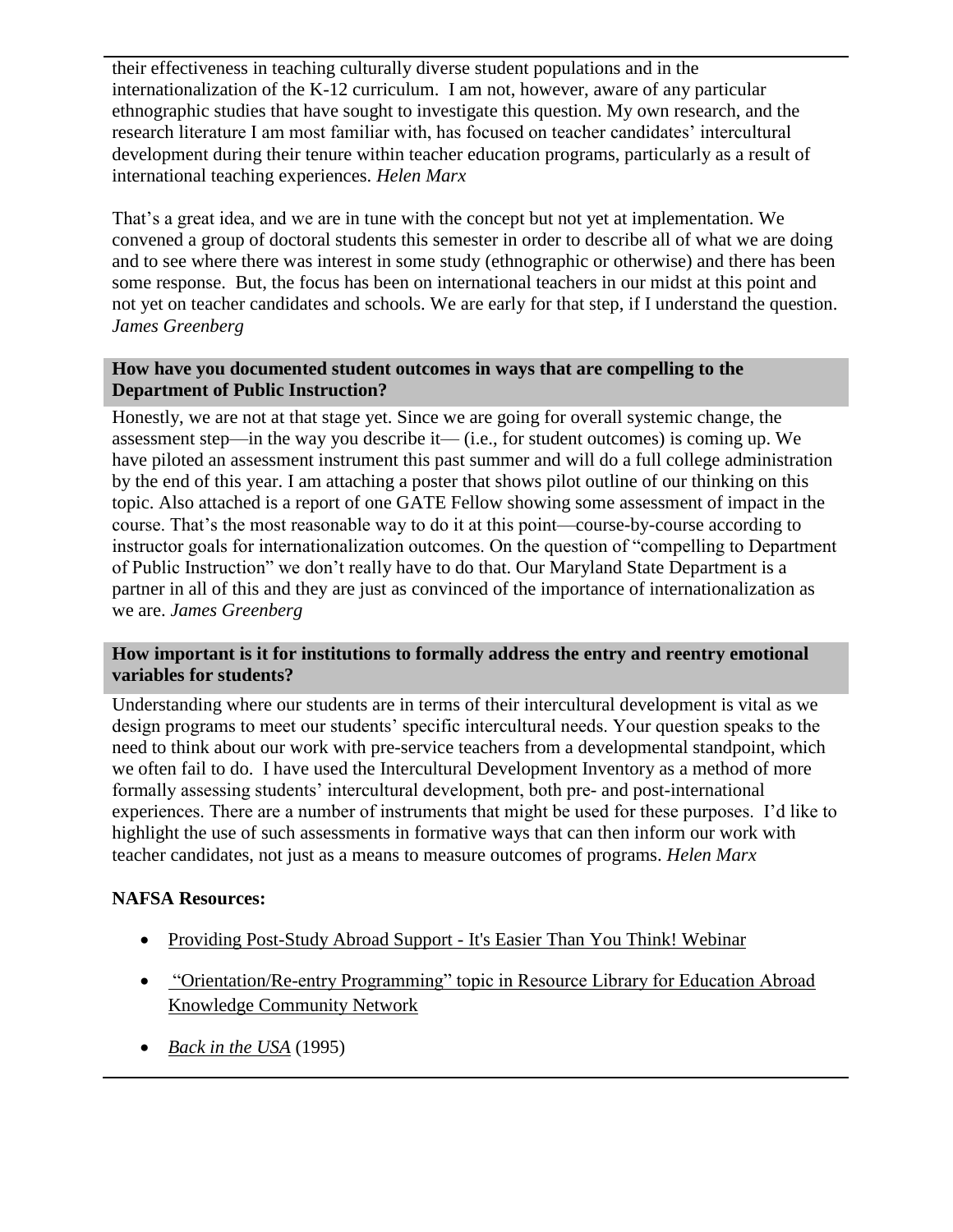# **Have you encountered any resistance from students toward internationalization? If so, how have you addressed that resistance?**

I have not encountered any direct resistance to the concept of internationalization from preservice teachers; they tend to feel that they are part of a new generation that is living in a "global" world and are eager to embrace this mindset. However, as might be expected, I have experienced resistance within courses I teach. As we struggle with many of the difficult questions that are ingrained within the development of intercultural sensitivity and a global perspective, we need to confront and deal with the ethnocentric worldviews and privilege that we Westerners bring to our understanding of the world; this is not easy work and students often resist these explorations. I have found techniques developed with multicultural teacher education and within the field of intercultural communications very helpful as I work on my skills as a facilitator of intercultural growth. I would encourage teacher educators, who might already be familiar with the work of theorists such as G. Gay, T. Howard, J. Irvine, and S. Nieto to read the leading researchers within the field of intercultural communications, particularly the work of Milton Bennett and Janet Bennett. In addition, work within Transformative Learning theory, specifically Mezirow, provides keen insight into how to facilitate transformative growth among adults. *Helen Marx*

I'm happy to say there is no resistance. In fact, the opposite has occurred. All GATE Fellows who have made internationalization an "up front" component of their courses have received positive response from these efforts. *James Greenberg*

**For those institutions that have students experience some or all of their student teaching in another country ... how do you reconcile the disconnect between the methodologies and strategies common in the United States and perhaps less practiced in other parts of the world? Also, how do you work to ensure the quality of the experience:**

This is a huge question and I fear I cannot answer it in full here. I would like to acknowledge that this question hits at the heart of much of what we all are struggling with as we consider how to best design international experiences for pre-service teachers. The question of the quality of the experience is one that I am often asked. I think what you mean to address is the degree to which the student teacher is witnessing or practicing "quality" teaching within their overseas assignment, as defined from the perspective of our U.S. perspective. However, we might ask a different question, or more specifically, focus on the defining quality in a different way. Personally, for me, it is the quality of the guidance (pre, during, and post) that we provide our students' that is fundamental to their growth, both in terms of their understanding of pedagogy and their intercultural development. I would argue that it is the very "disconnect between methodologies and strategies" that is at the heart of the power of these experiences and becomes the focus of the critical cultural reflection we hope to facilitate. International experiences provide an avenue to help pre-service teachers begin to uncover the ways culture influences teaching and learning within a society, including their own. Thus, the focus of reflections and learning within these experiences is to begin to unpack what is behind these disconnects, both for the host culture and, more importantly, in the ways our students interpret what they are seeing through their own cultural perspective. By learning to look at the host culture through an ethnographic lens, pre-service teachers turn that lens onto themselves and schooling within the United States. I speak more about this in an article I co-wrote with David Moss that is cited in the resources, and there are other articles that directly speak to this issue in the handout. *Helen Marx*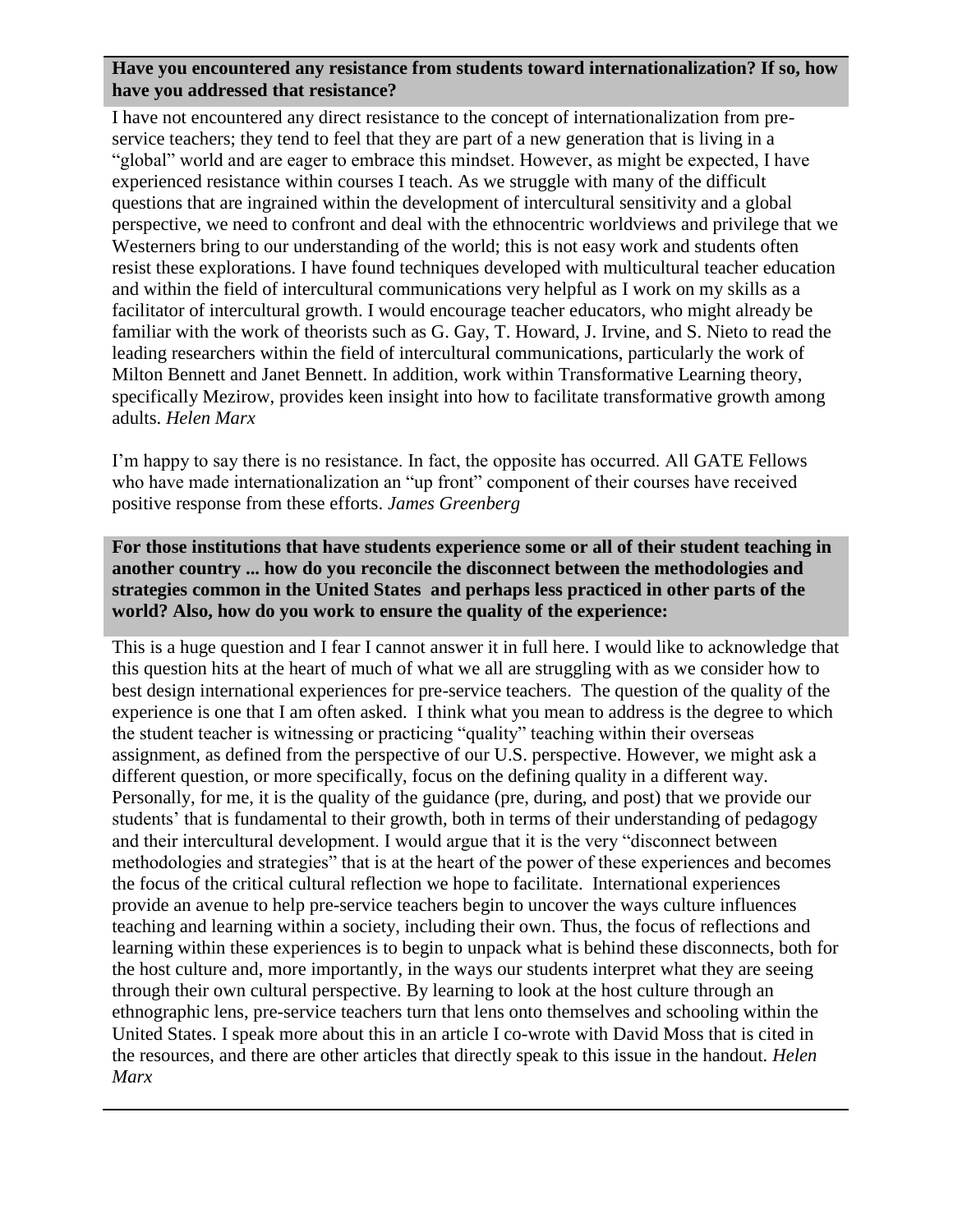## **Can technology be used to begin the process of gaining faculty buy-in and consensus?**

I think that it is vital for us to explore in more detail the ways that technology can facilitate many aspects of our work to internationalize, including faculty development. As I mention in my answer to another question, technology is increasingly providing us with ways to connect globally in this area. There are exciting elements to this both in terms of research and in terms of facilitating curriculum development. *Helen Marx*

# **To what extent have you integrated the internationalization process into the faculty tenure and promotion process?**

That's a good and expected question. Certainly, the international reach of scholarship and the priority of global connections fit well. Tangible attempt by our college is to have a dedicated fund to support travel to international conferences to present papers/research and to support invited collaborative research. This feeds directly into stronger resume for APT. *James Greenberg*

## **Do you have more examples for providing incentives to faculty for internationalization other than travel abroad?**

GATE Fellows project is our best example—\$2500 stipend, support for curriculum development, professional community of support, and support of our Office of International Initiatives. Travel fund is tangible, too. *James Greenberg*

#### **What specific strategies have you found to be successful in bringing upper-level administrators into your vision for global education?**

Luckily, as I tried to express in the webinar, they are there and in fact have helped support specific efforts from the beginning. However, there is so much literature and momentum out there for internationalization that more and more top-level administrators are supportive. In our case, the strategic plan and attitudes of our particular leaders have been major assets. *James Greenberg*

#### **What are some opportunities for faculty development that don't cost a lot of money?**

While I am a big believer in having "authentic" "on the ground" cross-cultural contact, there are certainly so many opportunities to learn and grow within an international community of scholars from right on our campuses. I also think this technology can play a large role in faculty development, and can be done for low cost. For instance, just last week there was an international conference held on global education (www.globaleducationconference.com) that I attended virtually. The speakers were leaders in the field of global education from across the country and around the world, and we all attended from the comfort of our own offices. *Helen Marx*